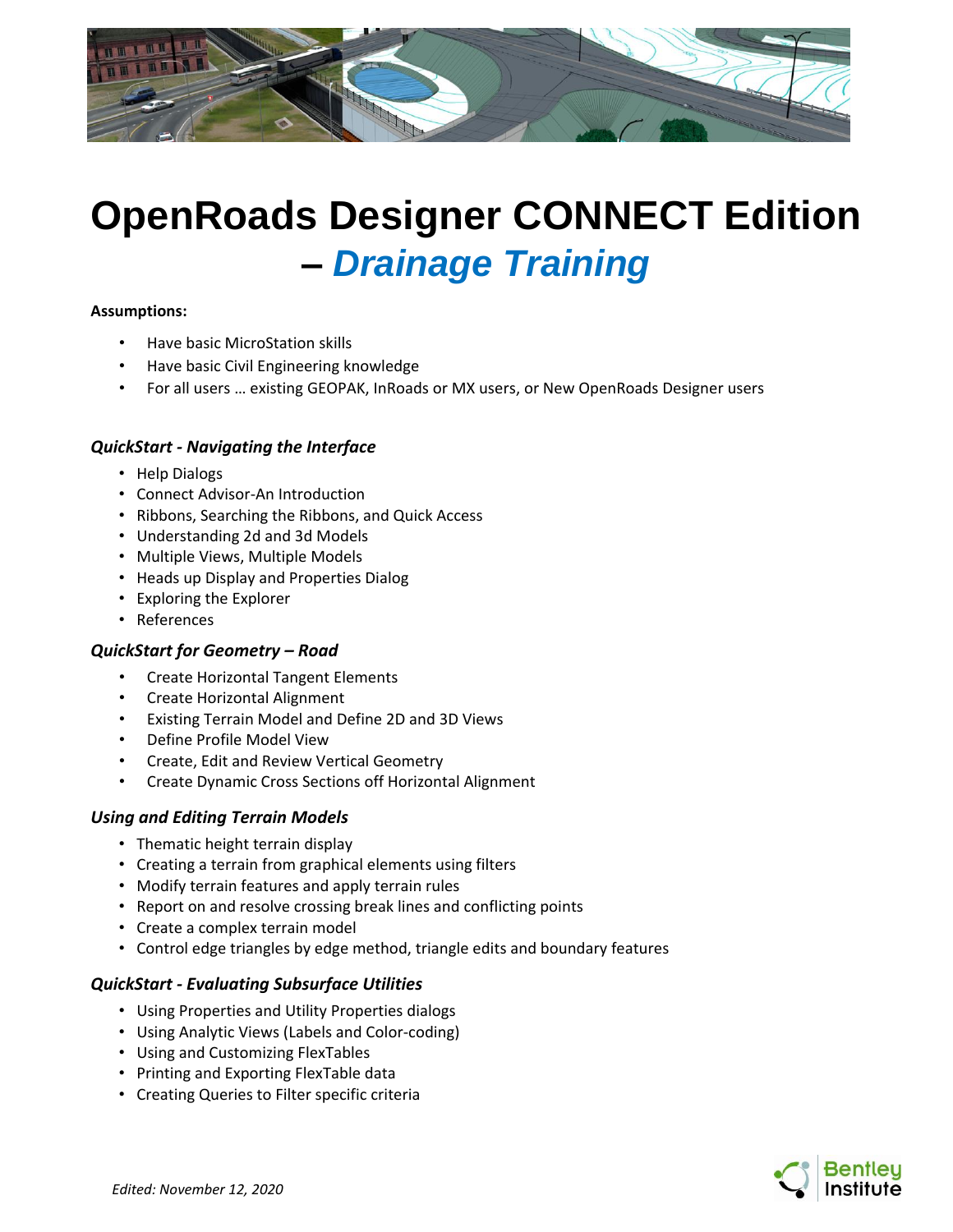# **OpenRoads Designer CE –** *Drainage Training*

#### *Drainage Layout and Design*

- Create a Project Design File and Attach Reference Files
- Set an Active Terrain
- Review Model Views and Display/Styles
- Create a Utility Model
- Place Node Command
- Automatic Catchment Delineation
- Compute for Flow and Spread
- Place an Outfall, Conduits and Manholes
- Move a Manhole
- Create Profile Run
- Compute the System
- Design the System
- Limit Available Pipe Sizes for Design
- Station and Offset Report for Structures

#### *Hydraulic Analysis and Design*

- Scenario Manager
- Compute Center
- Calculation Summary Tools
- Analysis Profile
- Child Scenarios
- Scenario Comparison
- Pipe Sizing

#### *Managing Multiple Scenarios*

- Creating a Child Headloss Alternative and Scenario
- Creating a New Alternative to Manage Surcharge
- Creating a Topology Alternative to Exclude the South Network

#### *Creating Drainage Reports (Bentley will demo a VDOT flex table)*

- Reviewing the default FlexTables
- Copying a FlexTable
- Changing the content of a FlexTable
- Formatting a FlexTable
- Producing a report from a FlexTable
- Creating a new FlexTable
- Setting the Table Type
- Set up and export reports to Excel

#### *Drainage Plans, Profiles and Cross Sections (Bentley will demo the Create HEC-RAS Data Tool)*

- Activate/Deactivate a Terrain
- Create a plan sheet and plan drawing
	- o Delete and recreate (*demo*)
- Move a reference file and annotation cell
- Add and Remove Plan Annotation
- Create a profile model
- Add a profile from a surface